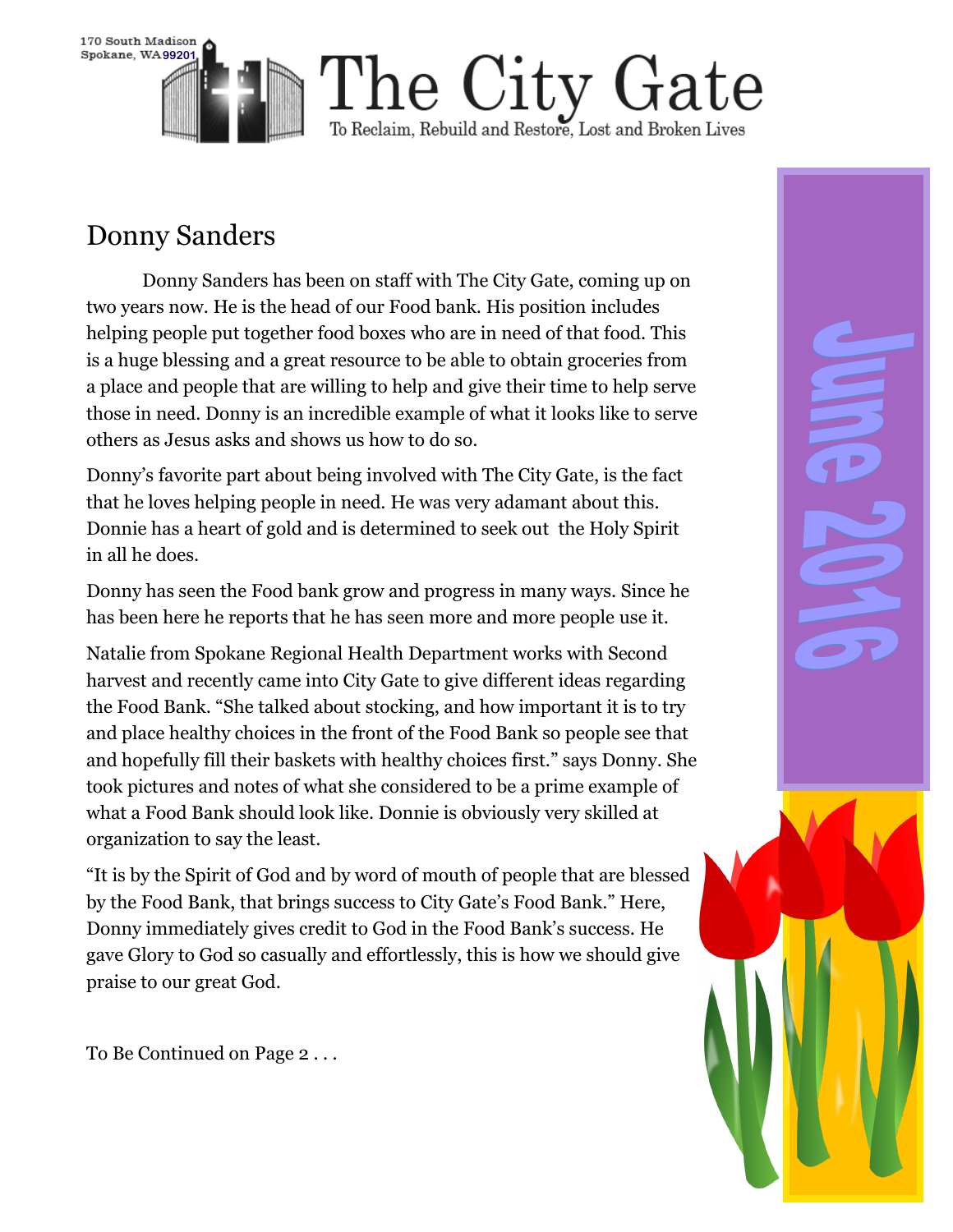#### **The City Gate Staff**

**John Murinko, pastor Shirley Murinko, director/office mgr. James Gulbranson, assistant director/security Donny Saunders, food bank Buffie Harmon, clothing bank Jimmy Hahn, coffee station/kitchen Parris Wentz, kitchen/newsletter David Elliot, cook David LaMoureaux, Soulutions Kathy Gibbons,Front desk Elisha Shelton, Alberta House mgr.**

## Please PRAY for:

- Mary
- **Tracy**
- Ben
- Vickie and Jimmy
- Neil
- Tennessee
- Jane and Ron
- Jordan

Donny's interview continued...

Donnie stated, "The City Gate is simply a good place to be." He feels it is a great church to come to. "The City Gate has taught me how to serve others. Being selfless and thinking more for others is important to me." Donnie goes on to say, "Like the people we serve here at City Gate, I also, came from off the streets. I did not have it nearly as bad as some, but despite this, The City Gate has helped me focus my life towards the Lord and I am very thankful for that."



#### **The Alberta House**

February marked my two year anniversary of when I took the roll as The Alberta House Apartment's manager. With the same Vision as City Gate, "to Reclaim, Rebuild, and Restore Lost and Broken Lives", I believe we will do just that one life at a time. We want this to be a place to call home and feel the same. Great things are happening at the Alberta House. Tenants are enrolling in college for the first time, and receiving their college degrees to landing their first job in years. Most of all, our tenants have been clean and sober now for over a year. Tenants are blossoming, breaking out of their shells and working hard to become who God has called them to be. It is all a beautiful process. Although we are blessed, we also, have some needs we want to share. We need new or used dressers, two person dinner tables and chairs, home decorations as well as a flat screen TV.

Philippians 4:13, "I can do all things through Christ who gives me strength."

Thank you for all your prayers and support.

God bless,

Management: Elisha P. Shelton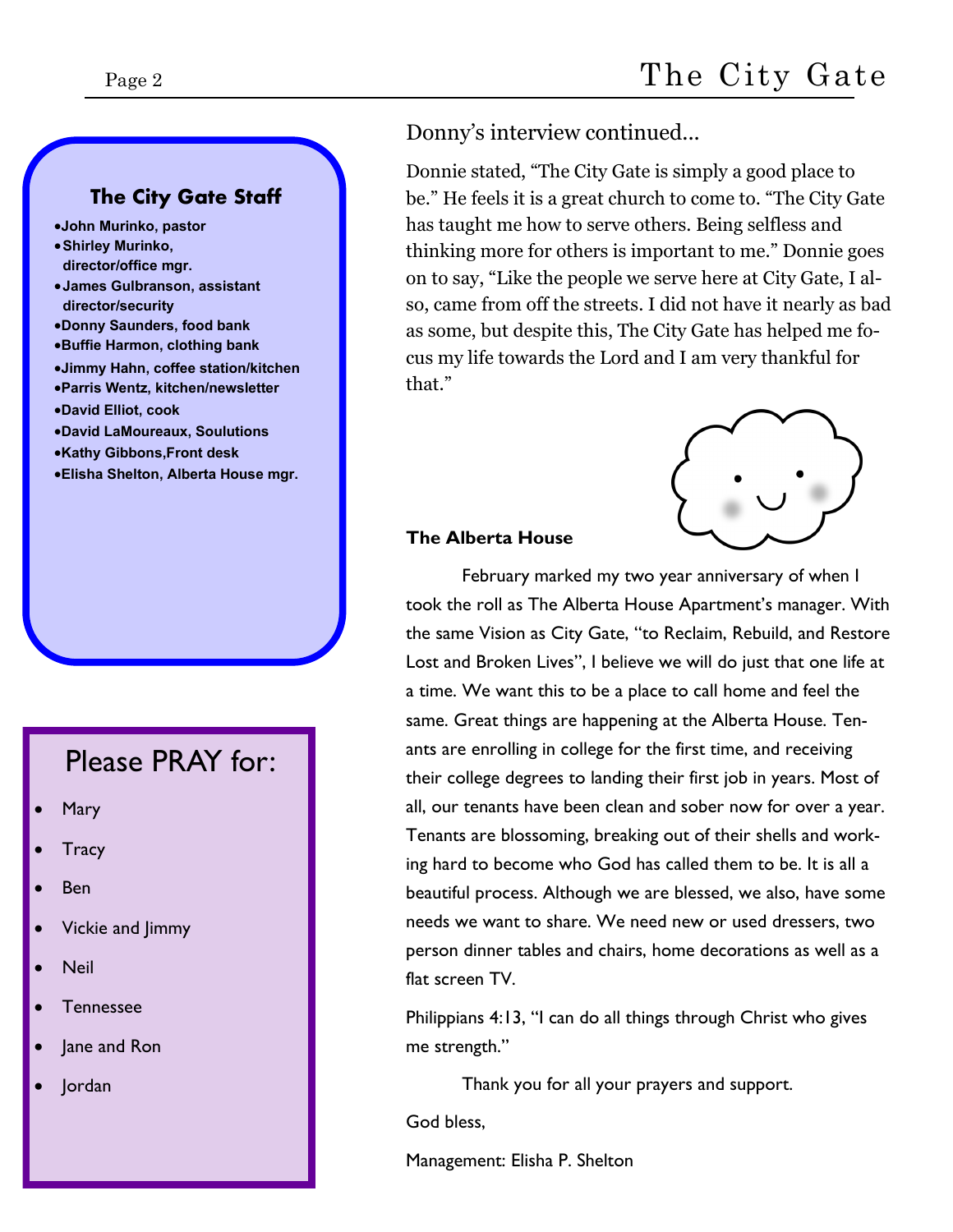# Word from the board By: Bill Davis, President of the Board

As you read this newsletter, Soul u Tions will be near completion and occupancy! Praise The Lord. You may ask, "What is Soul u Tions?" Last November we had to ask the tenant occupying the south half of our first floor to vacate the premises. Then, some of our staff got together with The Lord to seek His direction. Soul u Tions was the answer. This facility will provide a meeting place for AA and NA groups. It will be open all day, every day so these groups can meet. It will also, be a neighborhood, "coffee shop/espresso bar", for inner city people to sit and visit even when City Gate is not open. Much of the remodel work has been done by volunteers! Our Lord, has had His hand in this entire project:. Painters donated their time, Avista underwrote the lighting, Alberta House tenants did much of the "demo" work, Gonzaga donated chairs/tables/cabinets etc. from their recently closed student center on Hamilton, and the list goes on! Once Soul u Tions is open and running, please come by to see it in person. There will be some musical entertainment from time to time also. We will keep you posted as to when we are opening. Thank you all who have supported this project.

Last year we applied for grants from several sources and received \$27,250! Praise The Lord! AGAIN! He does support The City Gate, I believe, because you all support this ministry of His. Without your prayers, your volunteer hours, donations of food and clothing, and dollars, we cannot open the doors. We have a dedicated staff, some of whom have been saved from addiction by God. They serve at City Gate because they know that they can help our clientele as they were helped in the past. They are not paid much above the minimum wage, but they love His ministry and the people who come through the front door. Every person who comes in has a story to tell. In many cases, all they wish for is someone to listen and understand—and love them! We serve a population that much of society prefers to ignore. I have posted on my computer Hebrews 13:16, "And do not forget to do good and to share with those in need. These are the sacrifices that please God." Again, thank you all for your support of His ministry. We are "Reclaiming, Rebuilding and Restoring", the lost and broken lives of Spokane's most undeserved community members. We are a hub for services and support. In addition to providing for people's basic needs of food and clothing, our comprehensive approach endeavors to support the social, mental, and emotional well being of those who use our services.

Please continue to support and pray for this ministry.

Bill Davis President of the Board

**Help us to be good stewards of our finances**

To receive our newsletter *IN COLOR* by email. Simply email us at: **thecitygate@qwestoffice.net**  with your name and "email newsletter" in the subject line.